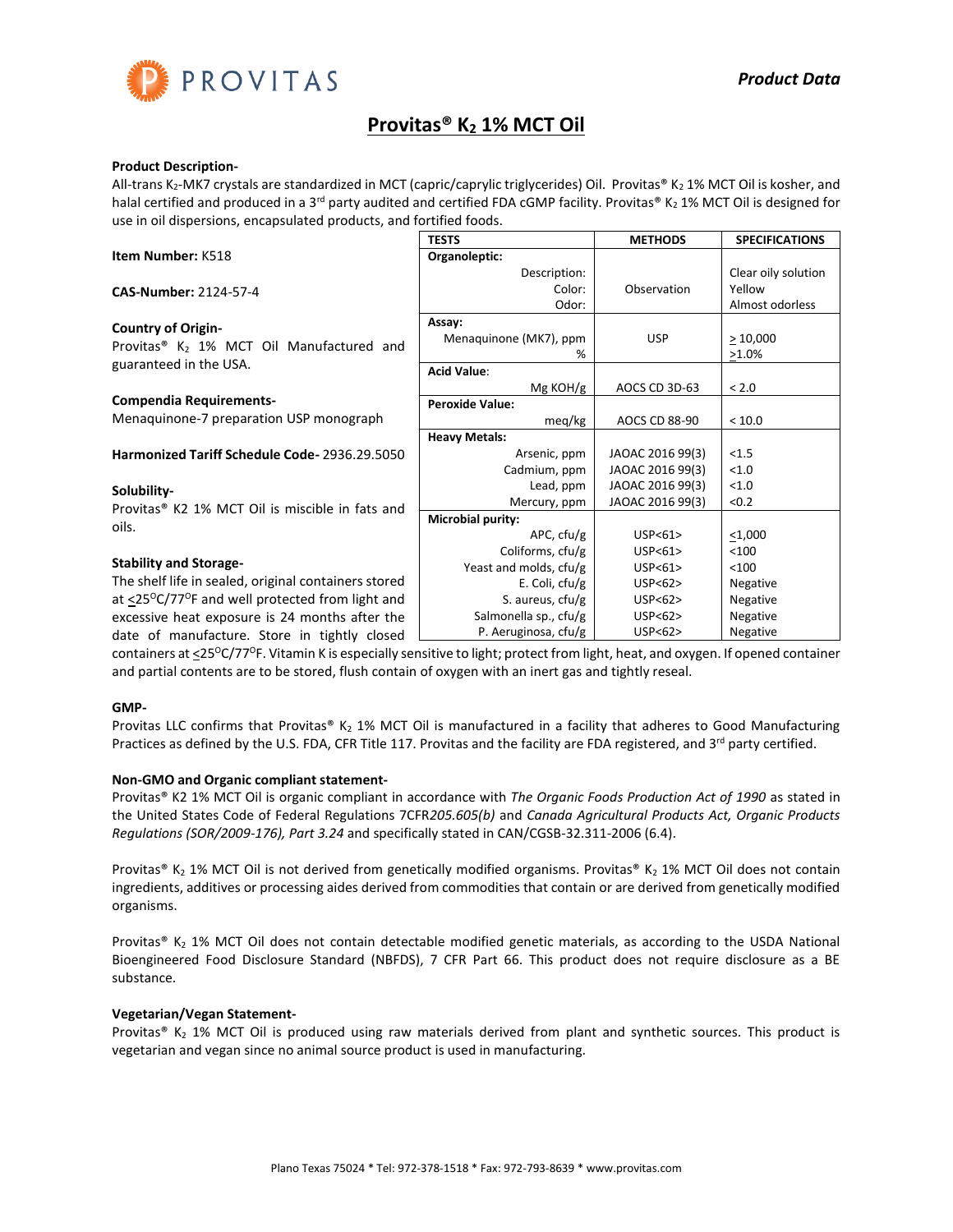

# **Provitas® K<sup>2</sup> 1% MCT Oil**

| <b>Nutritional Data (per 100g)-</b> |               |                  |               |  |  |
|-------------------------------------|---------------|------------------|---------------|--|--|
| <b>Nutrients</b>                    | <b>Result</b> | <b>Nutrients</b> | <b>Result</b> |  |  |
| Calories (kcal)                     | 891           | Cholesterol (mg) | 0             |  |  |
| Calories from Fat (kcal)            | 891           | Water $(g)$      | 0             |  |  |
| Calories from SatFat (kcal)         | 0             | Ash $(g)$        | 0             |  |  |
| Protein (g)                         | 0             | Vitamin A - RAE  | 0             |  |  |
| Carbohydrates (g)                   | 0             | Vitamin C (mg)   | 0             |  |  |
| Dietary Fiber (g)                   | 0             | Ergocalciferol   | 0             |  |  |
| Total Sugars (g)                    | 0             | Cholecalciferol  | 0             |  |  |
| Added Sugars (g)                    | 0             | Menaquinone (mg) | 990           |  |  |
| Other Carbs (g)                     | 0             | Magnesium (mg)   | 0             |  |  |
| Fat $(g)$                           | 99            | Sodium (mg)      | 0             |  |  |
| Saturated Fat (g)                   | 99            |                  |               |  |  |
| Trans Fatty Acid (g)                | 0.099         |                  |               |  |  |

**Accuracy Disclaimer-**Provitas, LLC has taken great care to verify the correctness of these data and believes they are correct. However, since the data comes from various sources and are not verified analytically, we cannot warranty their accuracy. Provitas, LLC can only guarantee the minimum potency of the vitamins and other specifications found on the Provitas® K2 1% MCT Oil Data Sheet, which are available on request. For guaranteed accuracy of composition other than that guaranteed by Provitas, LLC, the customer is advised to submit for analytical testing by a reliable laboratory.

These values have been determined by using a nutritional database of ingredients, which were analyzed singularly. They are believed to be accurate but are not guaranteed.

#### **Residual Solvent Statement-**

Provitas LLC certifies that Provitas® K<sub>2</sub> 1% MCT Oil fully complies with Chemical test <467> USP/NF: Residual Solvents Limits. No solvents are used in the manufacturing of Provitas® K<sub>2</sub> 1% MCT.

#### **WADA-**

Provitas LLC certifies that Provitas®  $K_2$  1% MCT Oil does not contain nor comes into contact with any substance listed on the World Anti-Doping Agency banned list or other sports related banned lists. These include narcotics, hormones, diuretics, and steroids.

#### **Nanomaterial Statement-**

Based on our current understanding of nanomaterial regulation EU No 1169/2011, Provitas® K<sub>2</sub> 1% MCT Oil is not considered a nanomaterial. Therefore, it does not require labeling as such.

#### **Contaminants and Impurities Statement-**

To our knowledge, there is no contamination by potentially harmful materials in Provitas®  $K_2$  1% MCT Oil. This includes but not limited to heavy metals, pesticides, propylene, PAHs, dioxins, melamine, mycotoxins, and solvents.

#### **Nanomaterial Statement-**

Based on our current understanding of nanomaterial regulation EU No 1169/2011, Provitas® K<sub>2</sub> 1% MCT Oil is not considered a nanomaterial. Therefore, it does not require labeling as such.

### **Prop 65-**

We certify that Provitas®  $K_2$  1% MCT Oil and all materials used to manufacture Provitas®  $K_2$  1% MCT do not appear on the List Of Chemicals Known to Cause Cancer Or Reproductive Toxicity, under section 25249.8 of the CALIFORNIA SAFE WATER AND TOXIC ENFORCEMENT ACT OF 1986, Chapter 6.6 added by Proposition 65 in 1986.

## **BSE/TSE/Irradiation/EtO Statements-**

Provitas, LLC guarantees that no BSE/TSE causing ingredients are present in Provitas®  $K_2$  1% MCT Oil. Provitas<sup>®</sup> K<sub>2</sub> 1% MCT Oil is free of any animal origin organisms/ingredients. Provitas®  $K_2$  1% MCT tests PCR negative for any animal-based organisms.

Provitas LLC certifies that Provitas® K<sub>2</sub> 1% MCT Oil is free of radiation. Irradiation is not used in the production, packaging and/or storage of Provitas®  $K_2$  1% MCT Oil.

We certify that Provitas®  $K_2$  1% MCT Oil is free of ethylene oxide. Ethylene oxide sterilization is not used in the production, packaging and/or storage of Provitas® K<sub>2</sub> 1% MCT Oil.

## **Sewage-**

We certify that Provitas®  $K_2$  1% MCT Oil has been produced, packaged, and stored without the use of sewage sludge.